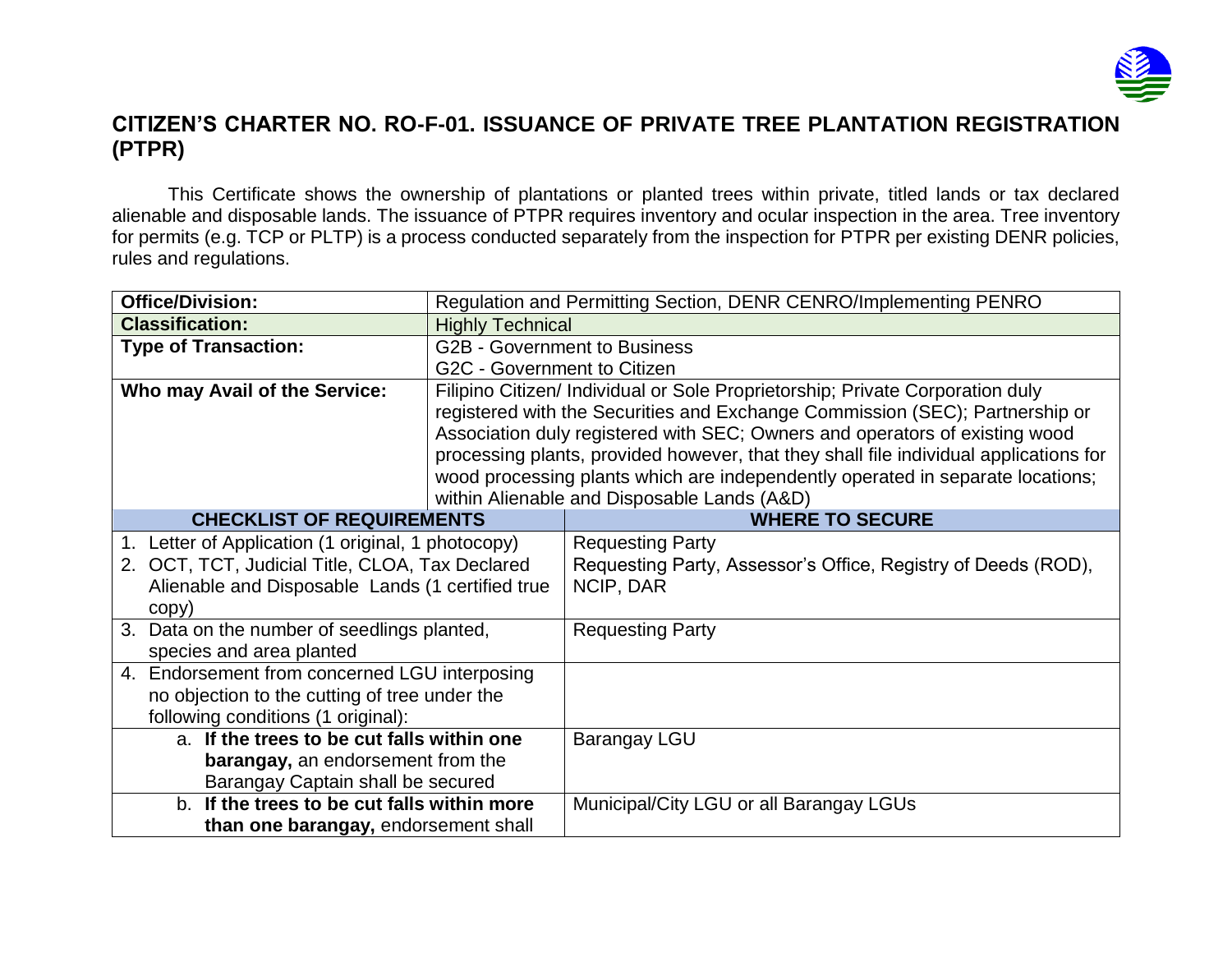

| be secured either from the Municipal/City<br>Mayor or all the Barangay Captains<br>concerned                                                                                                   |                                                    |
|------------------------------------------------------------------------------------------------------------------------------------------------------------------------------------------------|----------------------------------------------------|
| c. If the trees to be cut fall within more<br>than one municipality/city,<br>endorsement shall be secured either from<br>the Provincial Governor or all the<br>Municipal/City Mayors concerned | Provincial LGU or all Municipal/ City LGUs         |
| Additional if the applicant is a representative                                                                                                                                                |                                                    |
| 5. Special Power of Attorney (SPA) (1 original)                                                                                                                                                | Requesting Party, Private Lawyer, or Notary Public |

| <b>CLIENT STEPS</b>                                                  | <b>AGENCY ACTION</b>                                                                                                                                                                                                                                                                          | <b>FEES TO</b><br><b>BE PAID</b> | <b>PROCESSING</b><br><b>TIME</b> | <b>PERSONS</b><br><b>RESPONSIBLE</b>                                                                                                            |
|----------------------------------------------------------------------|-----------------------------------------------------------------------------------------------------------------------------------------------------------------------------------------------------------------------------------------------------------------------------------------------|----------------------------------|----------------------------------|-------------------------------------------------------------------------------------------------------------------------------------------------|
| 1.<br>Submit letter<br>request and supporting<br>documents to CENRO. | Check completeness of<br>1.<br>application and<br>supporting documents,<br>and receive, record<br>(including scanning)<br>and forward the<br>application to Deputy<br><b>CENR Officer/ CENR</b><br>Officer. Provide<br>Requesting Party an<br>acknowledgement<br>receipt of the<br>documents. | <b>None</b>                      | 50 min.                          | <b>Chief/Technical Staff</b><br><b>Regulation and Permitting</b><br>Section (RPS)<br>Receiving/Releasing<br>Clerk,<br><b>CENRO Records Unit</b> |
|                                                                      | 1.1. Receive and review the<br>application, and assign<br>inspection team to<br>conduct site inspection.                                                                                                                                                                                      | <b>None</b>                      | 30 min.                          | Chief<br><b>RPS</b>                                                                                                                             |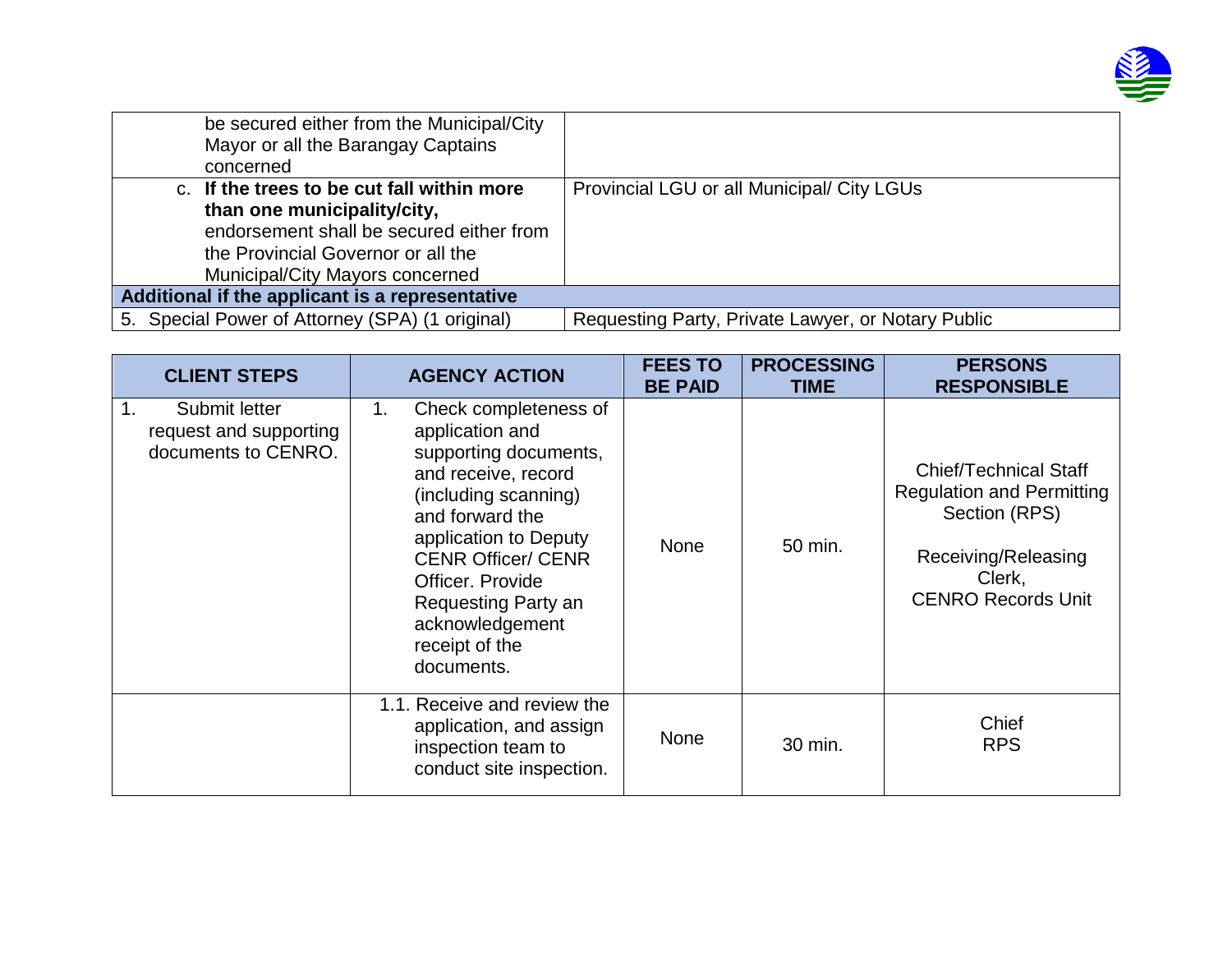

| <b>CLIENT STEPS</b>                                     | <b>AGENCY ACTION</b>                                                                                                                                                                                                                                                              | <b>FEES TO</b><br><b>BE PAID</b> | <b>PROCESSING</b><br>TIME*                                                               | <b>PERSONS</b><br><b>RESPONSIBLE</b> |
|---------------------------------------------------------|-----------------------------------------------------------------------------------------------------------------------------------------------------------------------------------------------------------------------------------------------------------------------------------|----------------------------------|------------------------------------------------------------------------------------------|--------------------------------------|
| 2. Guide/accompany the<br>inventory team to the<br>site | Conduct inspection of the<br>2.<br>area (100% inventory of<br>trees) and prepare<br>report with attachments<br>(map, geo-tagged<br>photos and tally sheets).<br>Forward to Chief, RPS.<br>(Inspection in<br>accordance to DMO No.<br>1991-08 and FMB<br>Technical Bulletin No. 3) | None                             | 15 working<br>days or<br>less<br>depending on<br>the location<br>and size of<br>the area | <b>Inspection Team</b><br><b>RPS</b> |
|                                                         | Evaluate and review the<br>2.1.<br>application. And<br>forward to Forest<br>Utilization Unit (FUU).                                                                                                                                                                               | <b>None</b>                      | 4 hours                                                                                  | Chief<br><b>RPS</b>                  |
|                                                         | 1.2.<br>Receive and review<br>application. Prepare<br>two (2) copies of PTPR<br>and initial on the file<br>copy, and forward to<br>Chief, RPS.                                                                                                                                    | <b>None</b>                      | 3 hours                                                                                  | <b>Chief</b><br><b>FUU</b>           |
|                                                         | 1.3.<br>Receive and review<br>the application and<br>inspection report and<br>submit<br>recommendation to<br><b>CENRO/Implementing</b><br><b>PENRO</b>                                                                                                                            | None                             | 1 hour                                                                                   | Chief<br><b>RPS</b>                  |